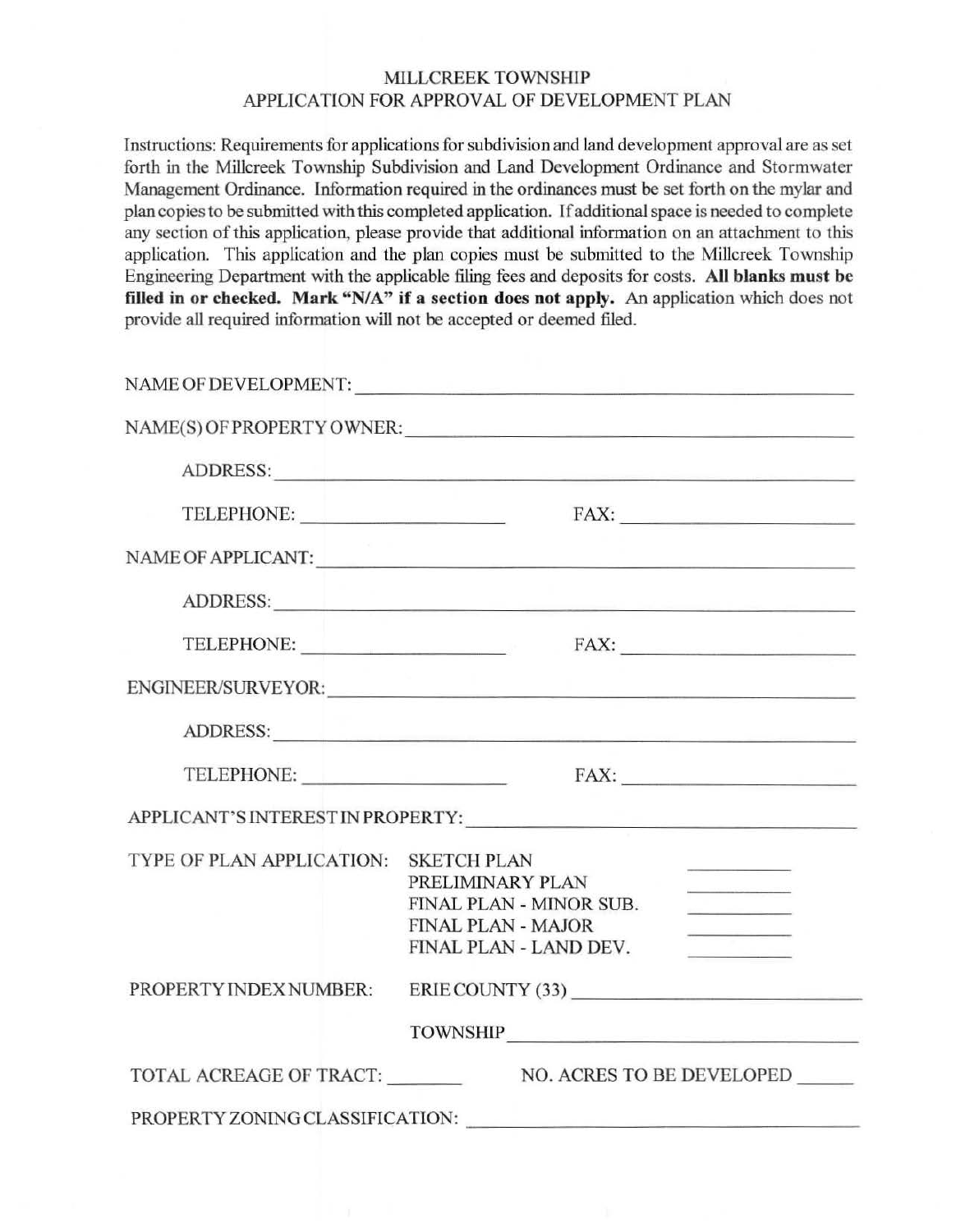|    | HAS COUNTY PLANNING DEPARTMENT COMPLETED ITS REVIEW?                                                                                                                                    |  |  |
|----|-----------------------------------------------------------------------------------------------------------------------------------------------------------------------------------------|--|--|
|    |                                                                                                                                                                                         |  |  |
|    | <u> 1980 - Angleta de Angleta de Angleta de Angleta de Angleta de Angleta de Angleta de Angleta de Angleta de Angl</u>                                                                  |  |  |
|    |                                                                                                                                                                                         |  |  |
|    |                                                                                                                                                                                         |  |  |
|    | <u> 1989 - Andrej Barnson, protokolog eta 1994 biztanle zuen erregea erregea ezkonatu zuen erregea zira zen zira</u><br>DO YOU PROPOSE TO CONSTRUCT/EXTEND ANY PUBLIC STREET            |  |  |
|    | IF YES, WHAT STREET(S)?                                                                                                                                                                 |  |  |
|    | <u> 1980 - An Aontaithe ann an t-Aire ann an t-Aontaiche ann an t-Aontaiche agus an t-Aontaiche ann an t-Aontaithe</u>                                                                  |  |  |
|    | QUESTIONS RE. THE PLAN APPLICATION (Respond only as applicable to the type of plan):                                                                                                    |  |  |
| 1. | IF A SKETCH PLAN, WHAT QUESTIONS WOULD YOU LIKE<br>TO BE ADDRESSED IN CONNECTION WITH REVIEW?                                                                                           |  |  |
|    | <u> 1999 - Andrej Andrej Andrej Andrej Andrej Andrej Andrej Andrej Andrej Andrej Andrej Andrej Andrej Andrej Andr</u><br><u> 1980 - Jan James Stein, Amerikaansk komponist (* 1980)</u> |  |  |
| 2. | IF A PRELIMINARY PLAN:                                                                                                                                                                  |  |  |
|    | TOTAL ACRES OF DEVELOPMENT PROPOSED                                                                                                                                                     |  |  |
|    | TOTAL NUMBER OF LOTS PROPOSED                                                                                                                                                           |  |  |
|    | IN HOW MANY PHASES DO YOU PROPOSE TO DEVELOP?                                                                                                                                           |  |  |
|    | #LOTS IN EACH PHASE ESTIMATED:                                                                                                                                                          |  |  |
|    | OVER WHAT TIME PERIOD DO YOU PROPOSE TO DEVELOP?                                                                                                                                        |  |  |
|    | IF PRELIMINARY PLAN APPROVED, WHEN DO YOU<br>ANTICIPATE SUBMITTING FINAL PLAN FOR 1ST PHASE?                                                                                            |  |  |
|    | ARE YOU REQUESTING ANY VARIANCES?                                                                                                                                                       |  |  |

2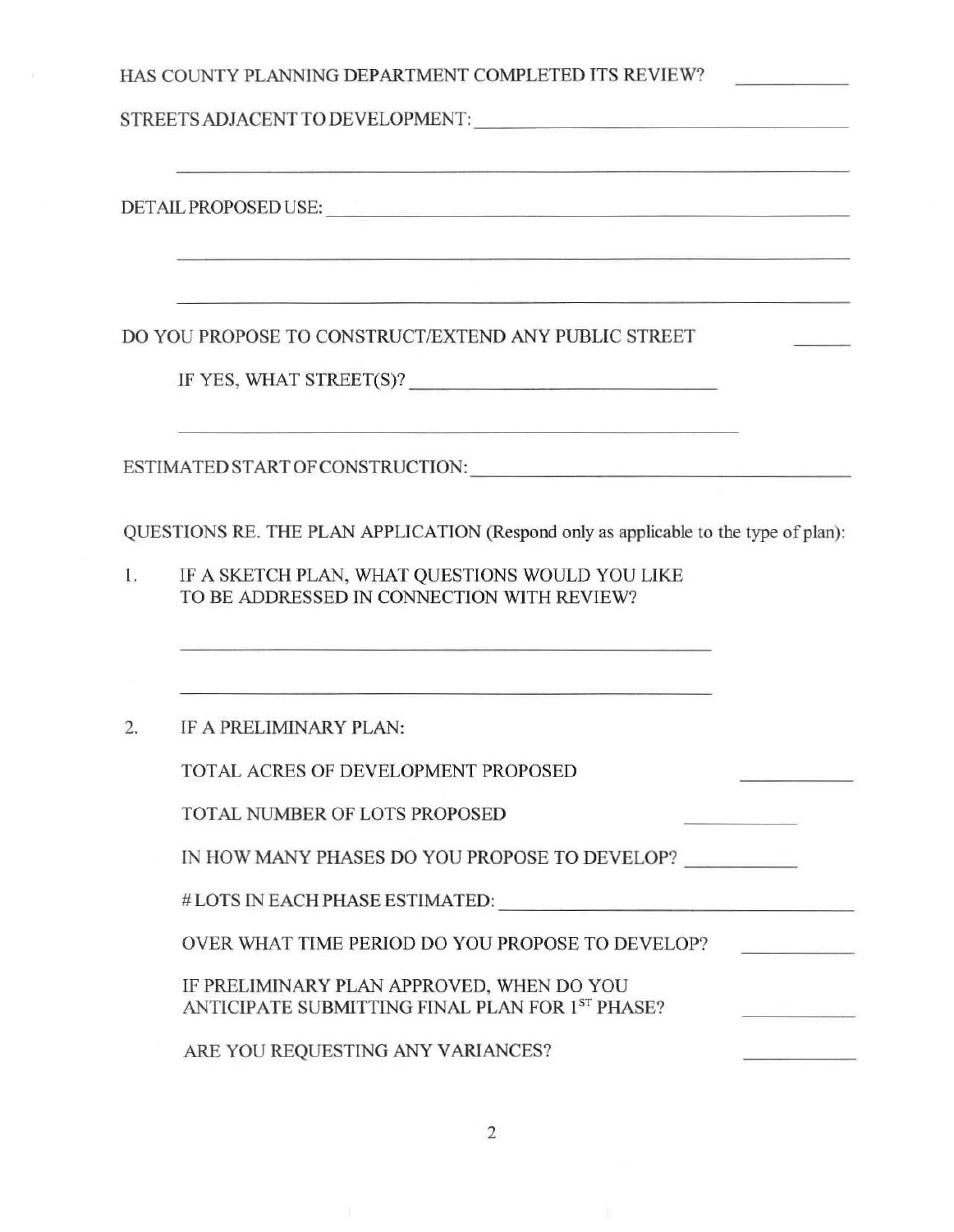## IF "YES", WHAT VARIANCES ARE REQUESTED AND YOUR REASONS FOR REQUESTING THEM?

## ARE YOU REQUESTING ANY MODIFICATIONS?

IF "YES", WHAT MODIFICATIONS ARE REQUESTED AND WHY?

## 3. IF A FINAL PLAN APPLICATION:

WAS A PRELIMINARY PLAN FILED FOR DEVELOPMENT?

IF "YES", DATE OF APPROVAL OF PRELIMINARY PLAN:

PHASE OR SECTION NUMBER OF THIS DEVELOPMENT

IS FINAL PLAN CONSISTENT WITH THE APPROVED PRELIMINARY PLAN?

IF NOT, IN WHAT RESPECTS AND WHY IS IT NOT CONSISTENT?

TOTAL ACRES OF DEVELOPMENT

TOTAL ACRES TO BE DEVELOPED IN THIS PHASE

TOTAL LOTS APPROVED UNDER PRELIMINARY PLAN

TOTAL LOTS IN THIS PHASE

ARE ANY VARIANCES FROM REGULATIONS REQUESTED?

3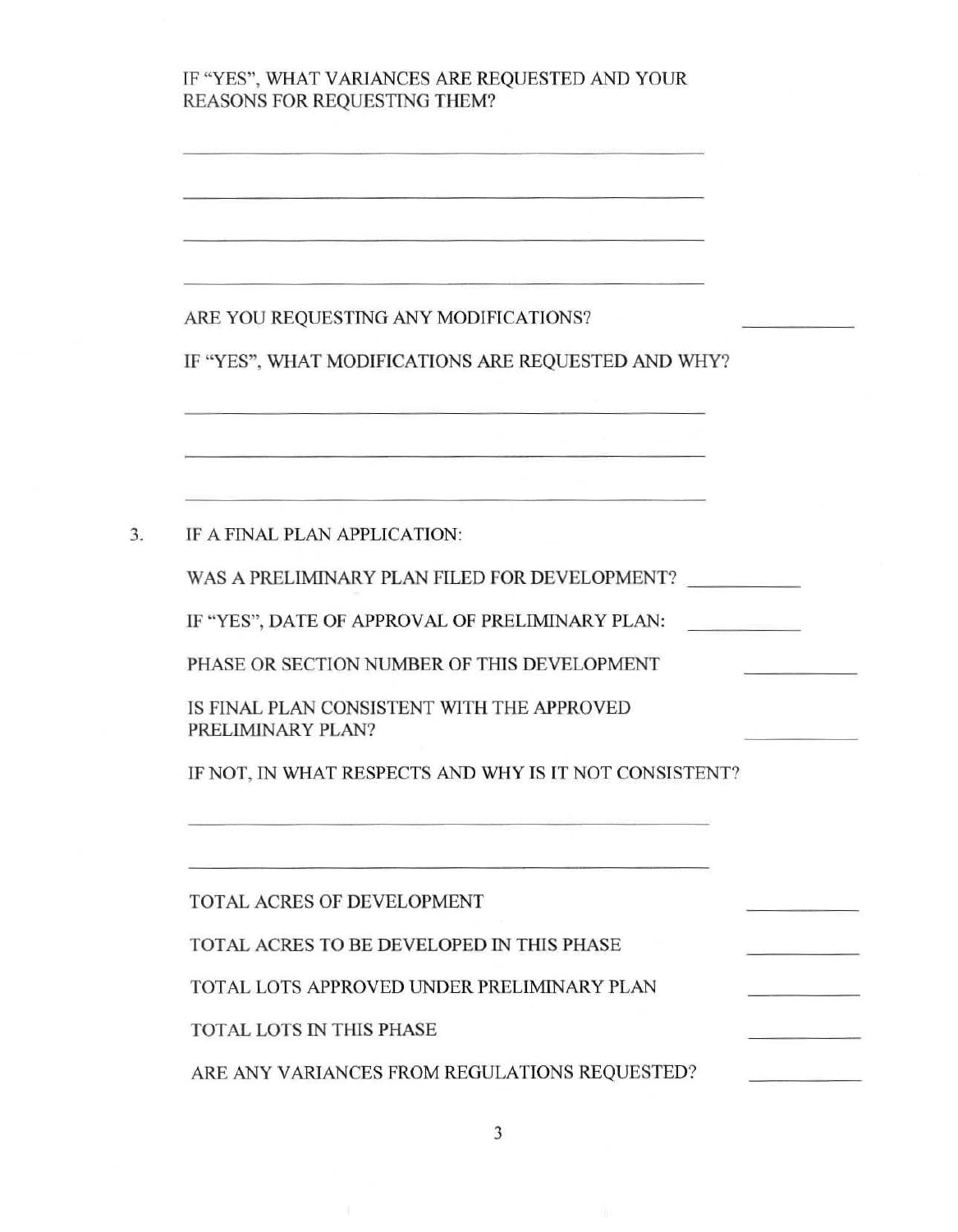IF "YES", WHAT VARIANCES AND WHY ARE THEY REQUESTED?

| WERE THESE VARIANCES REQUESTED AND GRANTED |
|--------------------------------------------|
| AT THE TIME OF THE PRELIMINARY PLAN?       |

|  | ARE ANY MODIFICATIONS REQUESTED? |  |
|--|----------------------------------|--|
|--|----------------------------------|--|

|  |  |  | IF "YES", WHAT MODIFICATIONS ARE REQUESTED? |
|--|--|--|---------------------------------------------|
|--|--|--|---------------------------------------------|

IS A COPY OF AN ISSUED STATE HIGHWAY OCCUPANCY PERMIT ATTACHED TO THIS APPLICATION? **(REQUIRED)** 

4. REGARDING STREETS:

ARE STREETS PROPOSED FOR DEDICATION TO TOWNSHIP?

IF DEVELOPMENT WOULD ACCESS ON A TOWNSHIP STREET, ATTACH TRAFFIC VOLUME STUDY

IF DEVELOPMENT WOULD ACCESS ON A TOWNSHIP STREET, STATE YOUR ESTIMATE OF TRAFFIC VOLUME TO BE GENERATED BY THE DEVELOPMENT AND YOUR BASIS FOR THE ESTIMATE:

5. ARE ANY IMPROVEMENTS TO BE PRIVATELY-OWNED OR MAlNT AINED AFTER THEIR COMPLETION?

| IF "YES", WHAT FACILITIES? |  |
|----------------------------|--|
|                            |  |

6. DO YOU PLAN TO DECLARE RESTRICTIONS FOR DEVELOPMENT? (IF "YES," YOU MUST PROVIDE A COPY FOR TOWNSHTP REVIEW AND APPROVAL PRIOR TO THEIR BEING RECORDED)